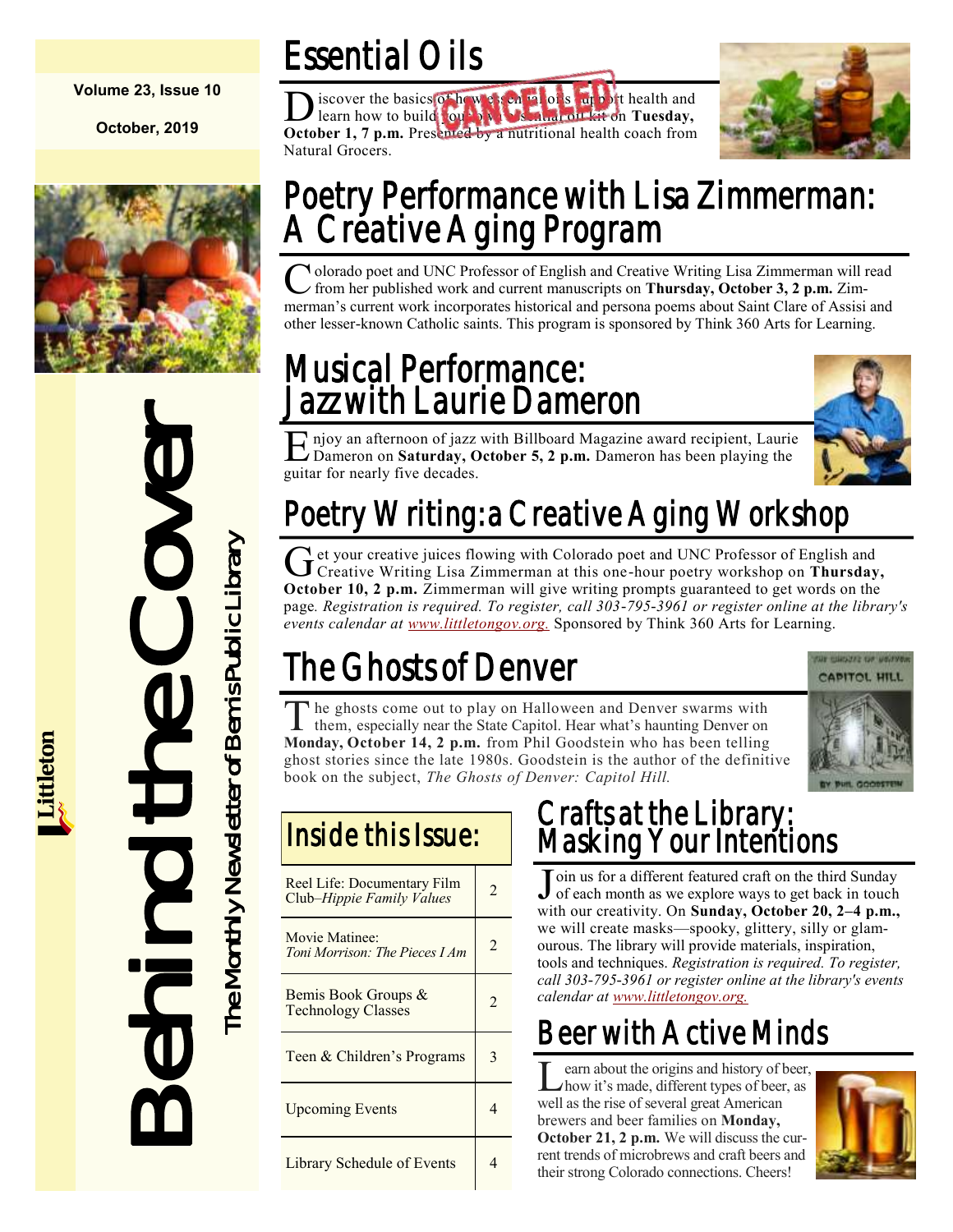## Reel Life: Documentary Film Club Hippie Family Values

J oin us for our movie discussion series Reel Life on **Friday, October 25, 6 p.m.** We will watch a documentary and then participate in an open discussion about the film. will watch a documentary and then participate in an open discussion about the film. Refreshments will be served. *Registration is required. To register, call 303-795-3961 or register online at the library's events calendar at [www.littletongov.org.](https://www.littletongov.org/city-services/city-departments/bemis-library/library-events-calendar/-curm-10/-cury-2019/-selcat-3)*

#### *Hippie Family Values*



This film counters dismissive stereotypes with stories of real people whose worldview was forged in the 60s counterculture and who remain motivated by those youthful convictions decades later. Shot over 10 years at a remote communal ranch in New Mexico, *Hippie Family Values* is an intimate chronicle of a handful of hippie elders, their adult children and grandchildren. The founders of this back-to-theland experiment are slowing down and facing declining health. Will the next generation be able to sustain the community into the future?

## Movie Matinee: Toni Morrison: The Pieces I Am

S ee this artful and intimate meditation on the life and works of the acclaimed novelist on Saturday, October 26, 2–4 p.m. Morrison acclaimed novelist on **Saturday, October 26, 2–4 p.m.** Morrison leads an assembly of her peers, critics and colleagues on an exploration of race, America, history and the human condition as seen through the prism of her own literature. Free popcorn and lemonade at the movie. PG-13.



# Senior Social Club with AWRC



Socialize with your friends and neighbors over coffee and<br>pastries at the library! The Aging Well Resource Center pastries at the library! The Aging Well Resource Center AWRC invites local seniors to our Senior Social Club **Fridays in October, 9:30–11:30 a.m.** Come to knit, try out jigsaw puzzles, engage in lively conservation or just make new connections.

# Book Groups at Bemis

 $\overline{W}$ e have a variety of Book Groups that meet throughout the month. Choose a group that suits your interests and join us for some stimulating discussions.

#### **Senior Book Club First Monday of each month at 2 p.m.**

**Oct. 7:** *The Shadow of the Wind* by Carlos Ruiz Zafón

One morning in 1945, a boy is driven by his father to a mysterious place hidden away in the heart of the old city: The Cemetery of Lost Books. There, the boy finds a cursed book which

will change the course of his life and plunge him into a labyrinth of intrigue and secrets concealed in the dark soul of the city.

#### **Monday Evening Book Group Third Monday of each month at 7 p.m.**

**Oct. 21:** *The Girl in the Garden*

by Melanie Wallace An unforgettable novel about a young woman and her infant son, abandoned at a seaside motel in New England, and the secrets of the townspeople who provide them with shelter.



**Fourth Thursday of each month at 1 p.m. at the Douglas H. Buck Recreation Center, 2004 W. Powers Ave, Littleton, CO. Oct. 24:** *The Dog Stars* by Peter Heller In this post-apocalyptic novel set in Colorado, a man lives a lone-**DOG** some existence in an airplane STARShangar with his dog and dour gunman he has befriended. When a mysterious transmission comes

through on his airplane radio, the voice ignites a hope deep inside him that a better life exists beyond the airport.

 **Books & Beer Discussion Group Fourth Thursday of each month at 6 p.m. at Blind Faith Brewing Co., 2842 W. Bowles Ave, Littleton, CO 80120 Oct. 24:** *The Catalogue of Shipwrecked*

*Books* by Edward Wilson-Lee In this historical book, the author tells the extraordinary story of Hernando Colón, Christopher Columbus's illegitimate son, who sought to build a library that would collect everything ever printed.

# Technology Classes

Bemis has 24 Internet access computers on the lower level of the library, plus another seven located in the Children's Room for use by our patrons in fifth grade and younger. Free Wi- Fi is available throughout the library.



We also offer free computer and Internet classes. To learn about or register for an upcoming class and/or group use of our computer lab, call the library at 303-795-3961. Or, register for classes online at the Library Main Calendar at [www.littletongov.org.](https://www.littletongov.org/city-services/city-departments/bemis-library/library-events-calendar/-curm-10/-cury-2019/-selcat-157)

#### **Classes are held from 9:30–11 a.m. unless otherwise noted.**

 **One-on-One Tech Help 30-minute sessions Oct. 2:**1–3 p.m. only

**Oct. 9, 16 & 30:** 9:30–11 a.m. & 1–3 p.m. **Oct. 21 & Oct. 23:** 9:30–11 a.m. only Sign up for a 30-minute individualized tech assistance appointment with a librarian. *Registration required.*

 **Mon., Oct. 7: iPhone Basics** Get familiar with your iPhone as we go over accessing apps such as the calendar, using the internet, taking photos and how to change settings.

**Prerequisites:** Computer basics (familiarity with keyboard and mouse).

- **Mon., Oct. 14: Google Drive Basics** Learn how to use several of the powerful tools located within your Gmail account. We will go over creating a document using Google Docs, saving and sharing documents in Google Drive, as well as an overview of the other Google Drive apps. **Prerequisites:** Computer basics (familiarity with keyboard and mouse) and a Gmail account (please contact the library if you need assistance creating an account).
- **Wed., Oct. 23:Cutting the Cord 6–7:30 p.m.**

Are you ready to quit cable TV? Join us at this lecture-style technology class to get an overview of the other options out there. We'll go over items you can plug into your TV such as Roku and popular streaming services such as Netflix. **Prerequisites:** None.

#### **Mon., Oct. 28: Google Docs**

Learn how to use Google's free online word processing program: Google Docs. We will learn basic formatting tools such as changing the font, making text bold or underlined and changing text alignment. We also will learn how to save and print documents.

**Prerequisites:** Computer basics (familiarity with keyboard and mouse), Internet Basics (knows how to navigate a web browser), and a Gmail account (contact the library if you need help setting up a Gmail account).

 **Open Computer Lab 9:30–11 a.m.** *Every* **Thursday morning.** *No registration required.* Get answers to your computerrelated questions. Practice computer skills and have a little one-on-one time with a computer class instructor. Bring your smartphone or tablet and receive individual help downloading ebooks and eaudiobooks.

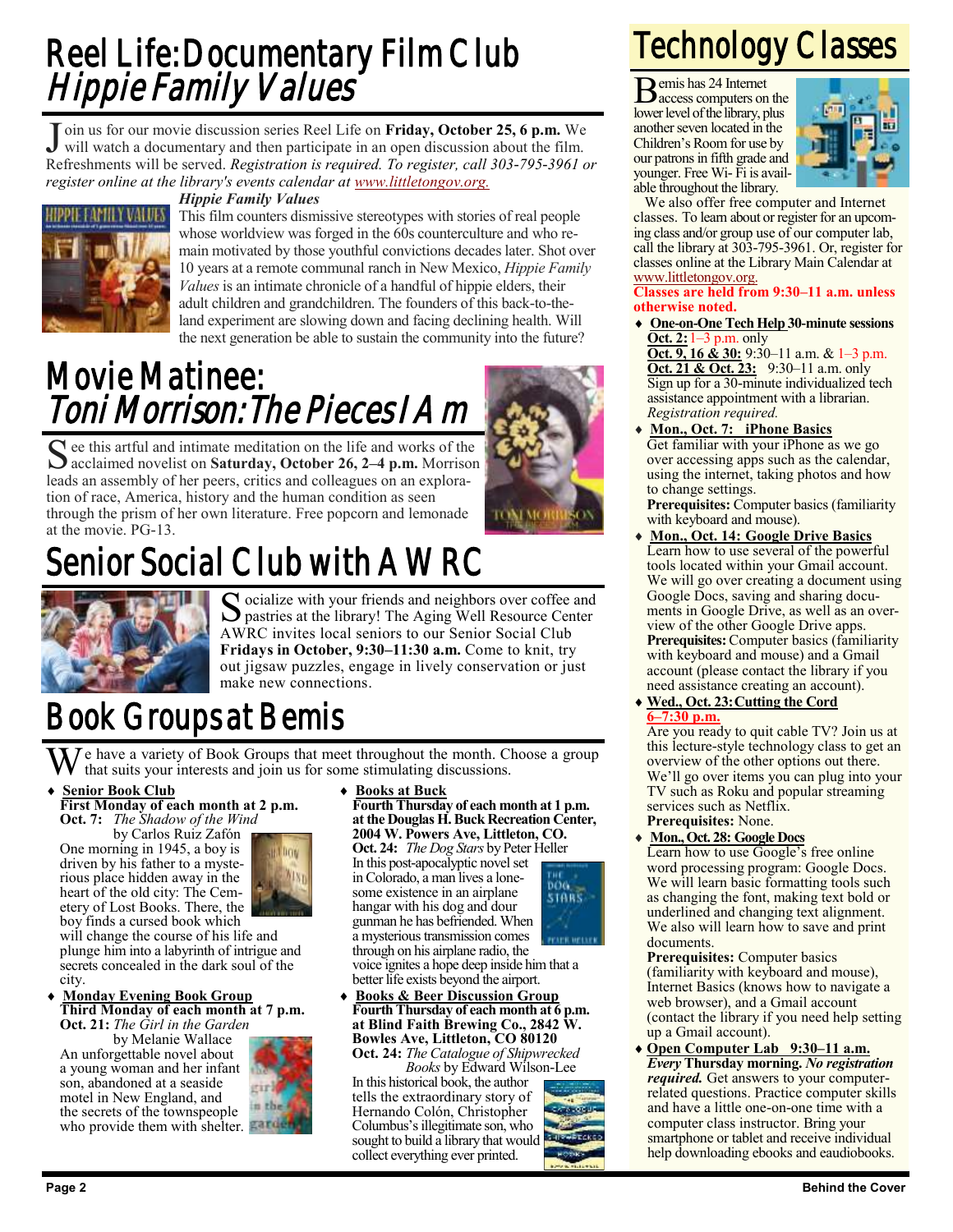

[F](https://bemis.libguides.com/teen-deck) or more information, call the at 303-795-3961 and ask for Teen Deck or send an email to or more information, call the library<br>at 303-795-3961 and ask for the at 303-795-3961 and ask for the Deck or send an email to<br>[libem@littletongov.org.](mailto:libem@littletongov.org.)

[libem@littletongov.org.](mailto:libem@littletongov.org.)

 **Board Game Friday Board Game Friday**  $2^{\overline{\text{n}d}}$  **Friday of every**  $p_{\text{max}}$  month, 5–7:30 p.m. *College and Sect. 11:* Play board games and enjoy snacks in the library after-hours. *This is an Letter-hours event. Participants must arrange for a ride home at 7:30 p.m.* 

No registration required.

**a** Teen Advisory Group (TAG)  $\overline{4^{\text{th}}}$  Saturday of every month, 12–1:30 p.m. Oct. 26: TAG, you're it! Enjoy fun and games while you earn community service credit by helping us make the library better. No registration required.

## Monster Murder **Mystery**

Monsters have been<br>let loose in Bemis Library. On **Friday, October 4, 5–6:30 p.m.,**  you must search for tools to defeat the monsters in this social deduction game



and scavenger hunt… before the monsters get you! This is an after-hours event. Participants must arrange for a ride home at 6:30 p.m. *Space is limited and registration is required. To register, call 303-795-3961 or register online at the library's events calendar at [www.littletongov.org.](https://www.littletongov.org/city-services/city-departments/bemis-library/library-events-calendar/-curm-10/-cury-2019/-selcat-97)*

### Coming Soon: National Novel Writing Month

The world needs<br>your novel. Join he world needs the national challenge to create a 50,000 word novel in just 30 days at our **National Novel Writing Month Kickoff Party** on **Friday, November 1,** 



**2–5 p.m.** Don't miss this all ages event to celebrate the beginning of NaNoWriMo with snacks, prizes, motivational support and creative fun. No registration required.

# Children's Programs



H kindness by hiding them in Gallup Garden on **Saturday,**  ear a story about a kind rock then paint rocks and spread **October 12, 3:30 p.m.** Rocks will be provided, but feel free to bring your own. For all ages.



# Annual Costumes on Parade!



H ave some Halloween fun! Join us either<br>day, Thursday, October 24, 10:30 a.m. day, **Thursday, October 24, 10:30 a.m. or Friday, October 25, 10:30 a.m.,** for our annual Story Time Costume Parade. The parade begins in the Children's Room and ends in the large meeting room for stories, songs, sweet treats and punch. For all ages.

# Murdock's Magical Halloween Delights



A delightful, "not-too scary" performance on Saturday, October 26, 3 p.m. filled with audience participation, delightful, "not-too scary" performance on **Saturday,**  magic, comedy, puppets and lots of laughs and surprises. Feel free to wear your Halloween costumes, too. For ages 3 and up.

# Ongoing Programs

 **All Together Now Story Time: All Ages. Monday at 9:30 or 10:30 a.m. and Wednesday at 10:30 a.m.**

Thirty minutes of stories, songs and activities. For kids of all ages, but children under age 3 *must*  attend with an adult.



 **Story Box: Ages infant-36 months. Tuesday at 9:30 & 10:30 a.m. and Wednesday, Thursday & Friday at 9:30 a.m.**

Thirty minutes of stories and songs for children and a caring adult to introduce the joys of rhythm, rhyme and reading.

 **Preschool Story Time: Ages 3 and older. Thursday & Friday at 10:30 a.m.**

Thirty minutes of stories, songs and activities with a *puppet show on October 3 and 4.*



 **Paws to Read: For Kids in Grades K–5. Saturday, October 12, 10 a.m.–noon\*** Kids are able to practice reading to a furry friend. *Call 303-795-3961 to register for a 20-minute spot. Presented by Denver Pet Partners* and *The Delta Society.*